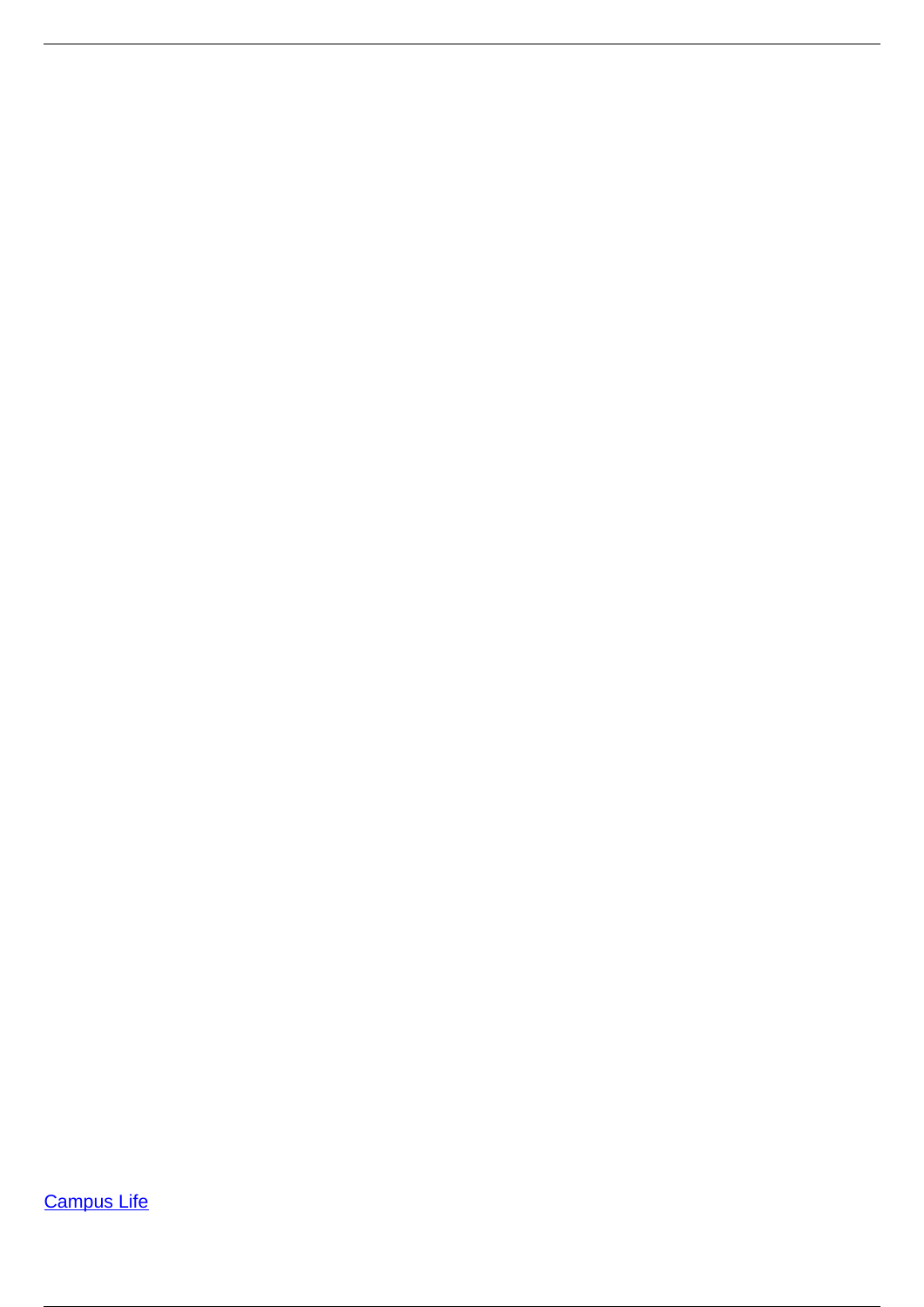## **Khairull, student-cum-rental car entrepreneur, provides cheaper transportation means to students in campus**

6 March 2020

It started with his intent to facilitate students to move around in campus and going by with only a Perodua Viva borrowed from his family but now Khairull Nasruddin Mansor, 25, is a proud owner of a modest car rental business with five cars.

He had some experience running the business following a working stint with a car rental operator prior to this.

The Faculty of Chemical and Process Engineering Technology undergraduate said at first, it was tough as the car required a lot of maintenance works.

With a loan and some savings that he made when working, Khairull, or fondly known as Kerol, now run the business using Axia, Viva, Kenari and Myvi car models.

He said the cars were more suitable for students while the rental rate was not as high as those charged outside of the campus which was fixed on a daily basis.

Khairull said he charged the students on an hourly basis, starting from RM6 up to RM10, depending on the car model.

The cars were also placed at strategic locations where students could easily pick the vehicles, he added.

Khairull said he also provided delivery service to customers outside of the campus.

He strongly believed that an undergraduate must be brave to try something new such as a business venture and at the same time, prepare a smart plan that involved a good balance for studying and running a business.

"This will challenge one to break out from one's comfort zone. One must feel the pain and gain in business ventures and the experience is surely something that is really valuable," he said.

He said there were many challenges faced due to stiff competition from other car rental operators but that did not deter him from continuing to pursue the business.

One of the challenges was not having customers during the semester holidays but Khairull managed to work out a solution by renting the cars to students from nearby learning institutes.

Khairull also said he emphasised on safety and would ensure that the cars were in good condition